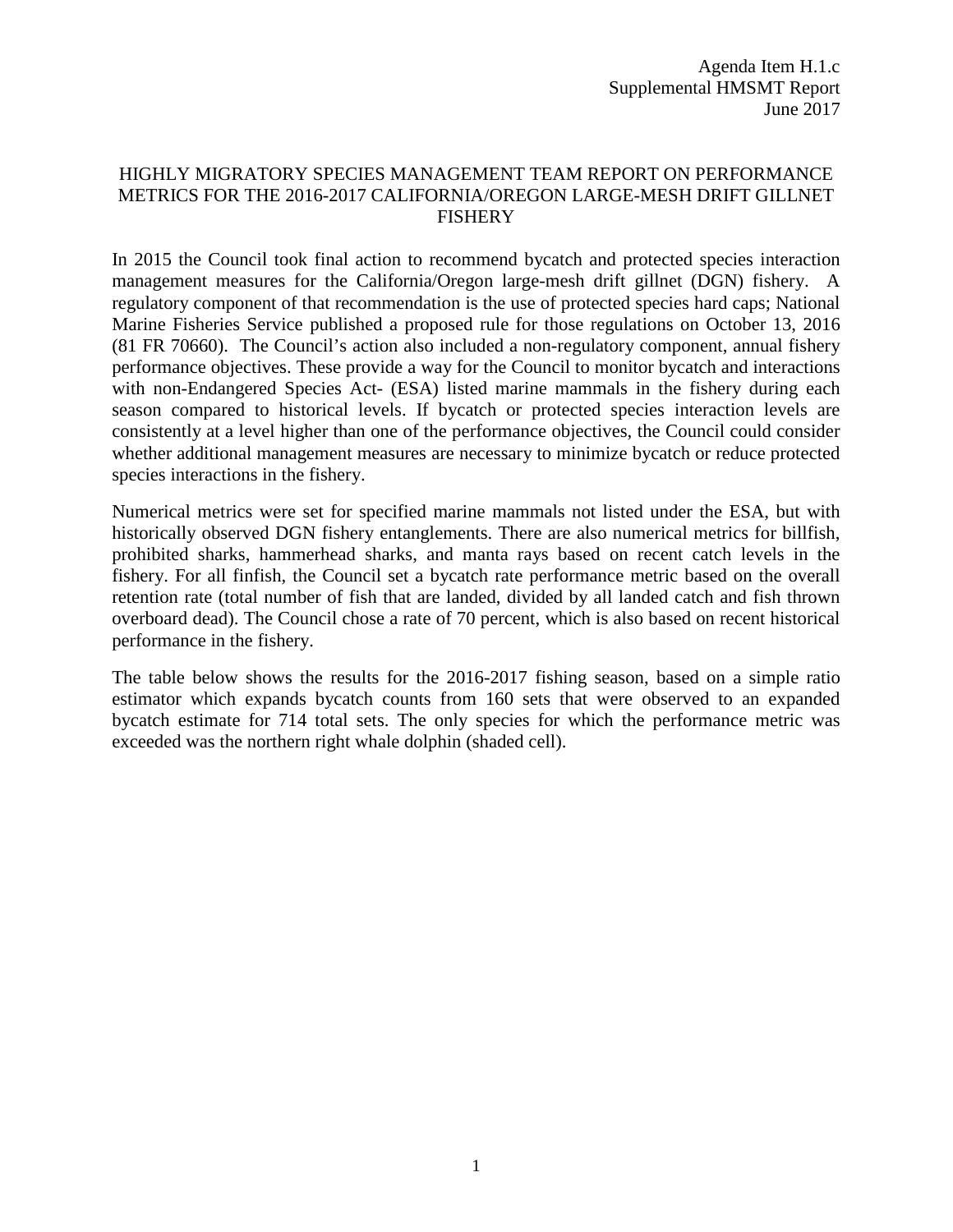|                                               | <b>Performance Metric</b> | 2016/2017 Fishing<br><b>Season Results</b> |
|-----------------------------------------------|---------------------------|--------------------------------------------|
| <b>Finfish Retention Rate</b>                 | 70%                       | 88%                                        |
| Minke whale                                   | 5                         | $\Omega$                                   |
| Short-beaked common dolphin                   | 66                        | 44.6                                       |
| Long-beaked common dolphin                    | 24                        | 4.5                                        |
| Risso's dolphin                               | 7                         | 0                                          |
| California sea lion                           | 97                        | 4.5                                        |
| Northern elephant seal                        | 6                         | $\Omega$                                   |
| Northern right whale dolphin                  | 11                        | 26.8                                       |
| Gray whale                                    | 5                         | $\Omega$                                   |
| Pacific white-sided dolphin                   | 22                        | $\Omega$                                   |
| Billfish (other than swordfish)               | 26                        | 17.9                                       |
| Prohibited sharks (megamouth, basking, white) | $\overline{2}$            | $\Omega$                                   |
| Hammerhead sharks                             | 4                         | $\Omega$                                   |
| Manta ray                                     | $\overline{2}$            | 0                                          |

## Suitability of Ratio Estimator to Computing Performance Metrics for Species with Rare Event Bycatch

The 2016/2017 fishing season results were calculated using the simple ratio estimator, which was the method used to estimate bycatch and protected species interactions at the time the performance metrics were adopted. The ratio estimator uses the observer sample from a single year and assumes exactly the same bycatch rate in the unobserved portion of fishing effort as in the observer sample. The problems with estimating rare event bycatch from a single year of observer data are documented in a recent National Oceanic and Atmospheric Administration Technical Memorandum [1] and a recent Ecological Applications paper [2]. The result is an upward-biased estimator of rare-event bycatch in years when at least one bycatch event is observed and a downward-biased estimator when no bycatch is observed. This could be problematic for species where there have been many past years with zero observed interactions, such as the northern right whale dolphin.

While ratio estimators based on a single year's observer sample may be adequate for frequently caught species, a methodology which pools multiple years of observer data is essential for obtaining realistic estimates of bycatch per unit effort for the case of species with rare-event